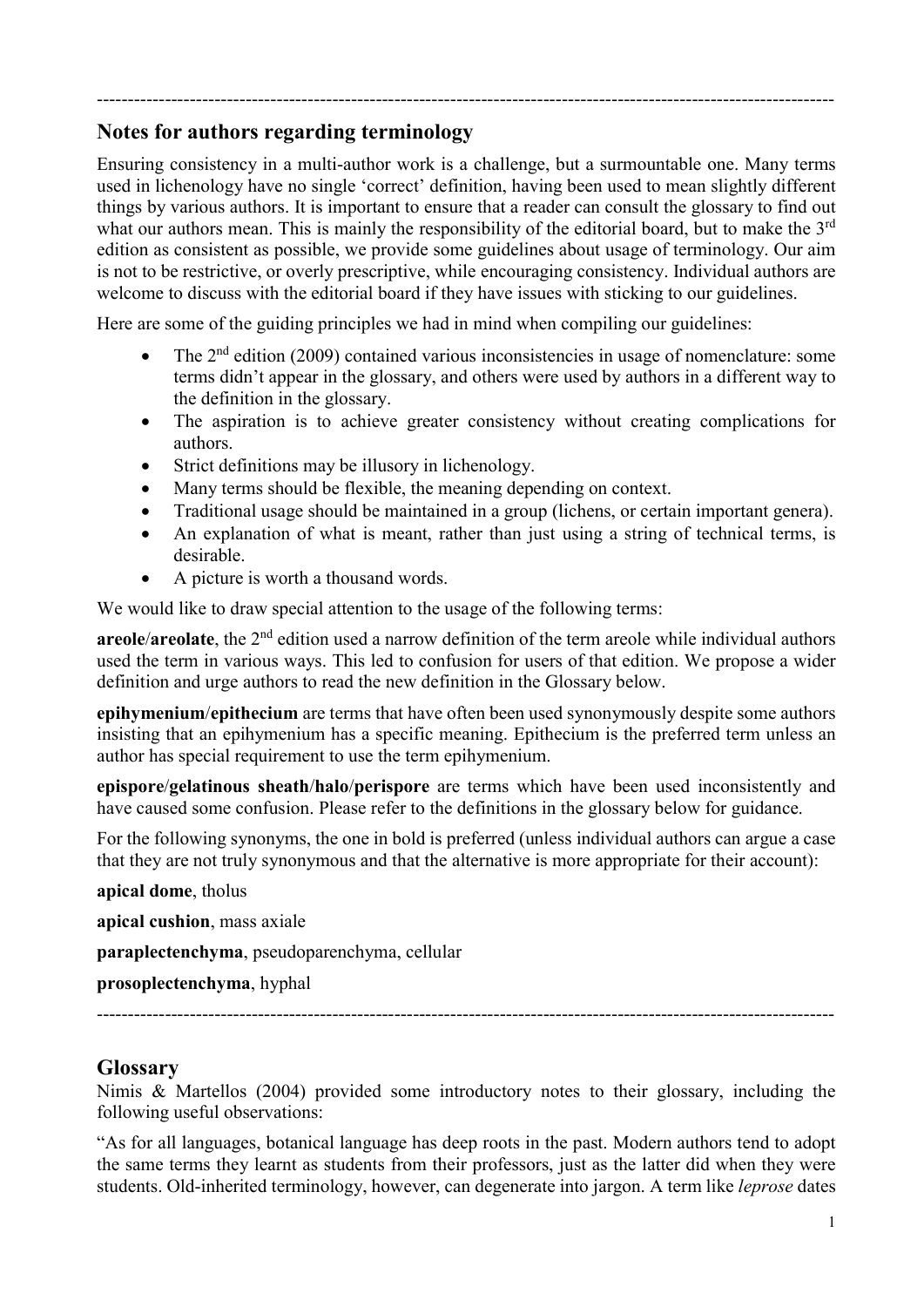back to times when lepra was a common skin disease in Europe. Today, it evokes something only to people which have other things to do than appreciating a leprose thallus.

Botanical jargon largely derives from Greek and Latin (e.g. *acicular*, *anisotomic*, *apothecium*, paraplectenchymatous). Coined at a time where most scholars were fluent in these languages, those terms are often mute to modern users.

Technical jargon is indispensable in any scientific discipline. We wonder, however, whether at least some of the old-inherited terms could be made more understandable in broader circles."

The editors of this 3<sup>rd</sup> edition of The Lichens of Great Britain and Ireland have also considered which terms are indispensable for succinct and accurate description, and which are jargon that can be substituted with familiar descriptive words. The aim is to be clear, unambiguous and consistent; the latter is not easily accomplished when compiling a multi-authored work. The priority is to explain what is meant rather than using strings of technical terms. Traditional established usage is preferred, though some terms have been used with different meanings by different authors. The important thing is that a reader can consult this glossary to find out what is meant in this publication.

The glossary contains most of the terms which have been used in recent British literature, even in cases where we have decided not to use them in this edition. This facilitates interpretation of other sources which provide no glossary. It also provides the opportunity to explain why some terms are not used in this edition.

Living organisms are complex and their structures often defy neat categorization. Strict definitions may be illusory. Blastidia, isidia and soredia are convenient terms but there may not be strict divisions between them. Some terms need to be flexible, the meaning depending on the context. A hypothallus is a layer of unlichenized hyphae beneath the thallus but the mat of hyphae in Parmeliella triptophylla is not strictly analogous to the dark basal layer in Lecidea fuscoatra.

acrogenous (of conidia), formed at the apex of conidiophores.

acicular, needle-shaped (Fig. 3w).

acuminate, gradually narrowing to a point.

alpine, this term has been used in the British literature to imply 'montane'. The latter is preferred since 'alpine' may imply some connection with the Alps.

amphithecium, the portion of a lecanorine apothecium external to the exciple, usually containing algae, constituting the thalline margin.

ampulliform, flask-like with a narrow neck (Fig. 3s).

adnate, fused or adherent (e.g. thallus to the substratum); of an apothecium, not constricted at the base.

amyloid, stained blue by iodine.

anamorph, an asexual stage or morph characterized by the production of conidia.

anastomosing, branched, the branches joining together to form a net-like, interconnected growth (Fig. 12f).

anisotomic, with unequal branching (Fig. 24a).

apical cushion, colourless zone running through an amyloid apical dome (Fig. 2c).

apical dome, the thickened inner part of the apex of an ascus (Fig. 2b); synonym: tholus.

apiculate, with a short projection at one end.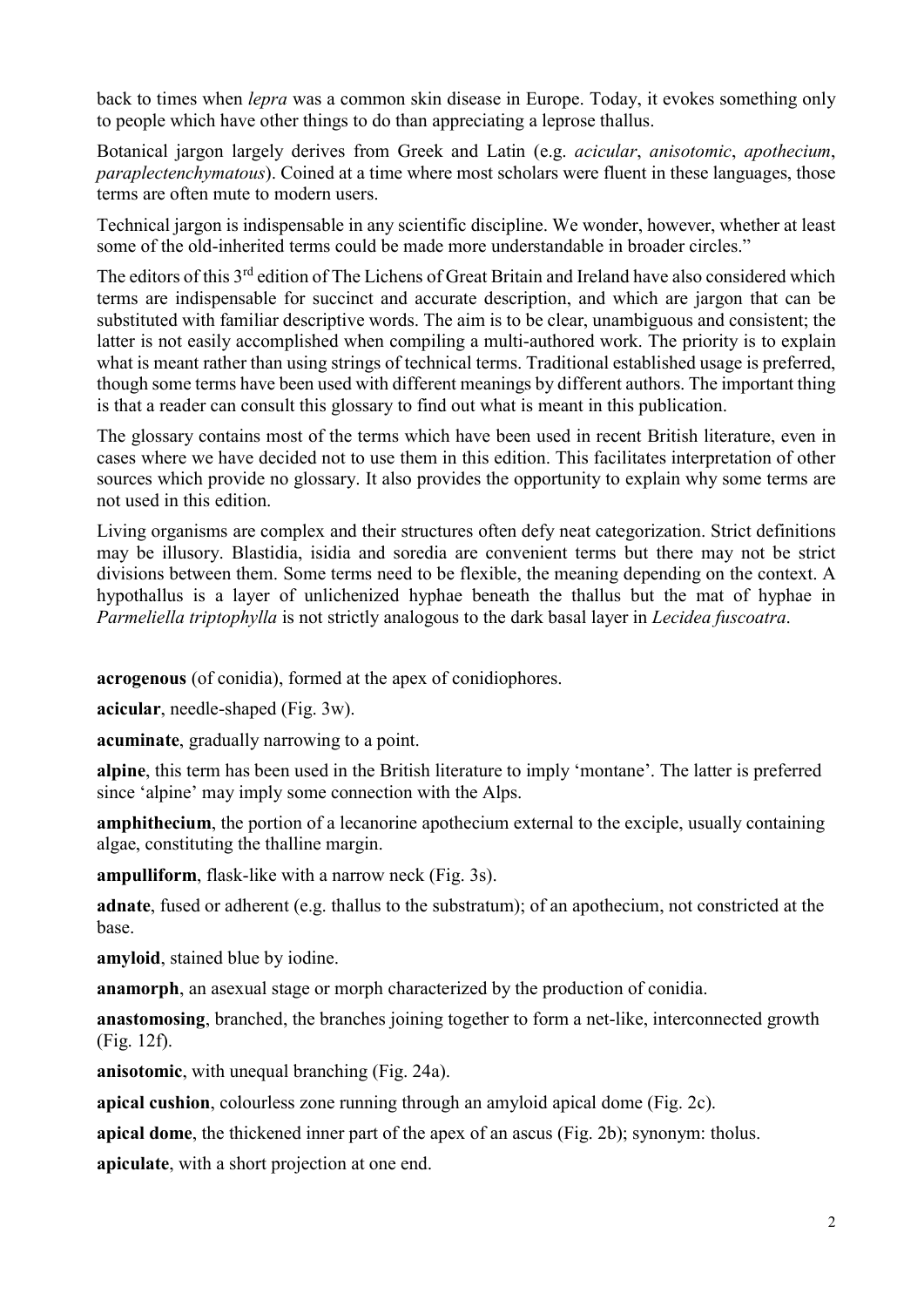apothecium (pl. apothecia), an ascoma where the hymenium is exposed at maturity; the outline may vary from circular, with a broadly exposed and conspicuous hymenium, to narrow and elongated, with a narrowly exposed hymenium. The term lirellum (see below) describes the latter case. Most lichen ascomata are regarded as either apothecia or perithecia (see below).

arachnoid, covered with, or formed of, delicate interwoven hairs or fibres, cottony in appearance, like the web of some spiders (cf. byssoid).

areole, a more or less discrete unit of crustose thallus, separated from adjacent units by a gap, groove, or crack. Areoles can arise as discrete areas of lichenization on the prothallus (when they may be termed primary areoles), later merging, or becoming subdivided by cracks (into secondary areoles). In other cases, the young thallus margin may be entire, but the older thallus is divided by cracks (sometimes termed rimose-areolate). These distinctions are difficult to apply consistently across all lichens, and the term 'areole' is used in this work as a neutral term for all cases, with additional explanation where needed. The variation in size, outline, and three-dimensional shape of areoles often determines the characteristic appearance of a species. Discrete corticate patches on the podetia of some Cladonia species are also sometimes referred to as areoles.

areolate (of areoles), subdivided into patches called areoles. The term areolate may refer either to the entire structure of a crustose thallus or to the thallus surface. Primarily areolate thalli develop from separate individual areoles, each one distinctly delimited and having developed as an individual unit. Rimose-areolate thalli are secondarily formed when fissures of a rimose thallus merge and thus secondarily delimit areoles. An areolate thallus surface of a foliose or fruticose lichen thallus is one that is covered with individual patches of cortex.

ascogenous (of hyphae), hyphae from which asci are produced. ascoma (pl. ascomata), any ascuscontaining structure.

ascoma (pl. ascomata), the fruiting body of an Ascomycete; the structure that bears the asci, which in turn contain the ascospores. Apothecia and perithecia are types of ascomata.

Ascomycete, a fungus that produces its sexual spores within an ascus.

ascospore, a spore that is the product of meiosis, formed within an ascus. The term is used to distinguish spores produced in asci from spores produced asexually such as conidia.

ascus (pl. asci), a sac-like cell within which the products of meiosis, the ascospores, are produced

(Figs. 9-11) (cf. basidium).

aspicilioid (of apothecia), partially to wholly immersed in the thallus, the thalline margin usually not prominent.

autospore, nonmotile, asexual, algal reproductive cell or a nonmotile spore that is a miniature of the cell that produces it.

bacilliform (of spores and conidia), cylindrical with rounded ends, bacillus-like (Fig. 3h).

basidioma (pl. basidiomata), structure on which basidia are produced.

Basidiomycete, a fungus that produces its sexual spores as external buds on a club-like basal cell (the basidium). Mushrooms and bracket fungi, among others, are basidiomycete fungi.

basidiospore, spore formed on a basidium.

basidium (pl. basidia), a reproductive cell on which the generally four products of meiosis are borne externally (cf. ascus).

biatorine (of apothecia), having a relatively soft, clear, or lightly pigmented (not carbonized) margin containing no photobiont cells and usually resembling the disc in colour.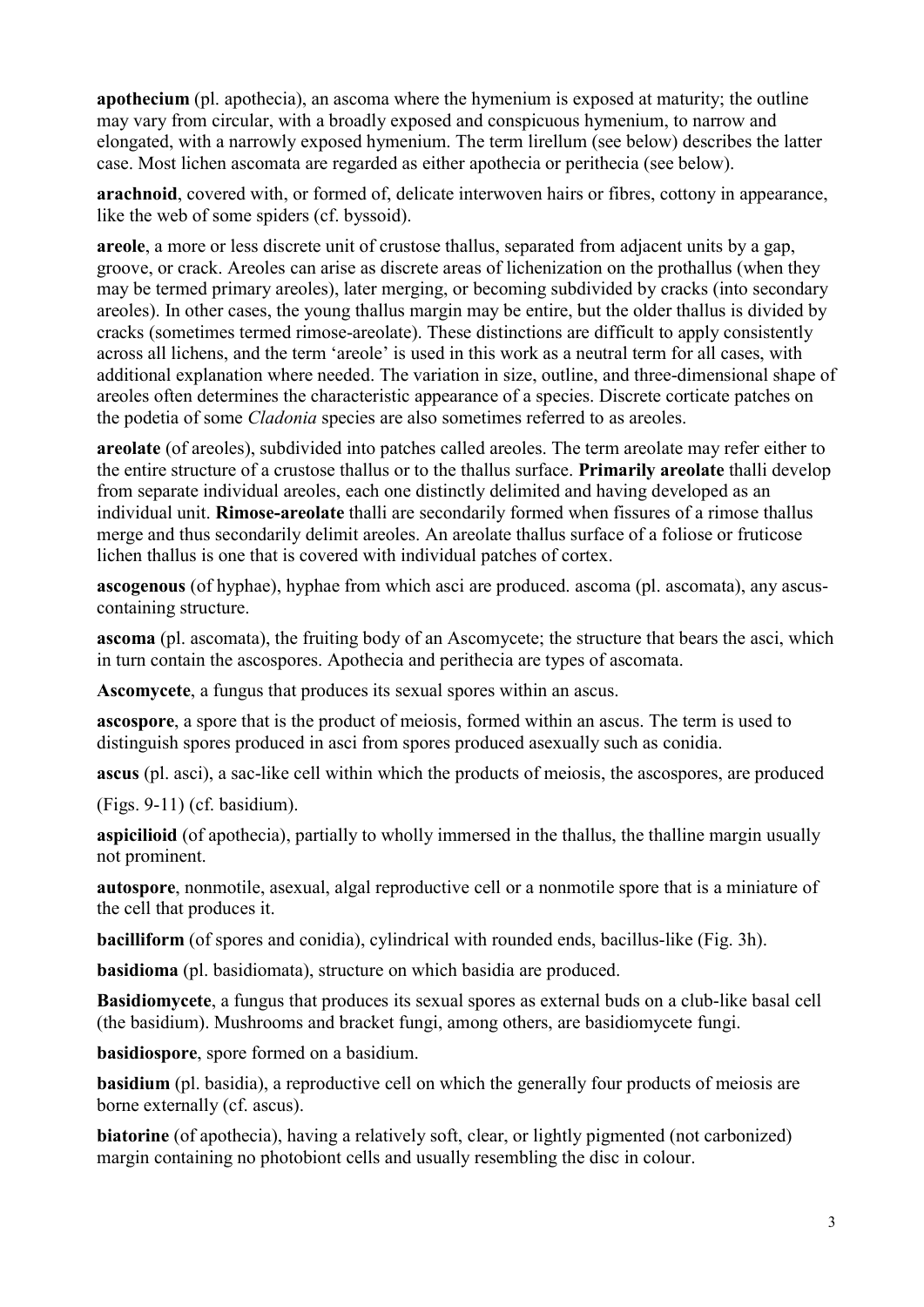bitunicate, an ascus with a wall composed of two functional layers, which tend to separate at the time of dispersal of spores, but which may or may not rupture or extend at discharge. The term fissitunicate is treated by us as synonymous and is preferred as it is much more widely used in modern literature.

blastidium (pl. blastidia), a more or less globose lichen propagule produced by budding of a thallus, new blastidia sometimes formed from the tip of the previous one; they are easily confused with soredia, more rarely with isidia. A soredium is generally derived from medullary tissue and lacks a cortex. An isidium is rarely globose in shape and does not produce another by budding at the tip (Fig. 6e) (cf. soredium).

botryose, in clusters, like grapes, cf. corymbose.

bryophilous, growing on mosses and liverworts.

bullate, having bubble or blister-like swellings (e.g. the surface of *Peltigera membranacea*); shaped like a bubble and restricted at the base (e.g. the squamules of *Toninia physaroides*).

byssoid, made up of delicate threads, cotton-like (cf. arachnoid).

caespitose, in groups or tufts.

calcareous, containing lime or chalk (calcium carbonate), producing vigorous bubbling  $(CO<sub>2</sub>)$ with strong acid. Calcareous rocks include limestone, dolomite, and marble; some sandstones and soils can also be calcareous.

canaliculate, grooved or channelled longitudinally.

capitate, having a well-formed, often swollen head (Fig. 3u). Of soralia, strongly convex (e.g. in Hypogymnia tubulosa); of paraphyses, having distinctly swollen apical cells.

carbonaceous, black, opaque, and often friable.

carbonized, tissue with opaque, black pigment.

catenate (of spores), arranged in chains.

centrum, centre part containing the structures within an ascoma; usually applied to a perithecium denoting everything inside the exciple.

cephalodium (pl. cephalodia), Lichenized structure containing cyanobacteria, found in thalli with a green algal photobiont. They may appear as warts (e.g. Peltigera leucophlebia), or coralloid outgrowths (e.g. Lobaria amplissima); in some species they are scarcely visible, being immersed in the thallus (e.g. Solorina saccata) (Fig. 7).

chemotype, a pattern of secondary chemistry found in some or all members of a lichen species; species may comprise one or more chemotypes, which may or may not corelate with distribution or ecology.

chlorococcoid, (of the photobiont), rounded, green algal cells, not including Trentepohlia, giving the photobiont layer a bright green colour.

chondroid (of tissue), like cartilage, firm and tough but elastic, more or less translucent, often with a shiny surface.

cilium (pl. cilia), a marginal, or submarginal, hair-like out-growth of the thallus.

clavate, club-shaped (Fig. 3t).

clypeus, a shield-like stromatic growth, comprising fungal hyphae and bark tissue, over one or more ascomata or conidiomata. An involucrellum is similar but does not contain plant tissues.

conblastidia, aggregated mass of blastidia.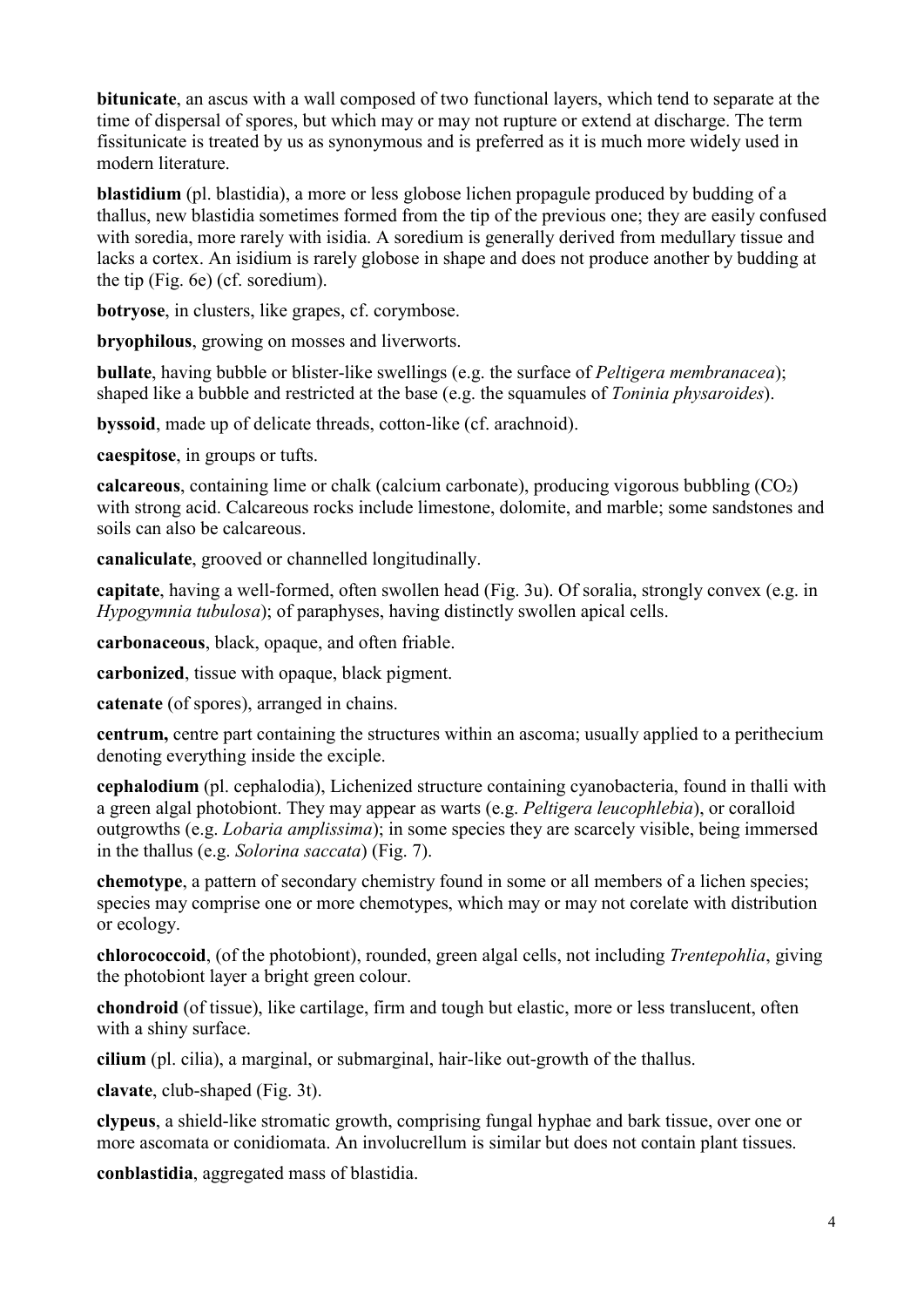concolorous, of the same colour.

confluent, coming together; merging into one another (e.g. of soralia).

congeneric, belonging to the same genus.

conglutinate, glued together, not easily separated; especially of apothecial parts such as paraphyses.

conidiogenous, producing conidia.

conidiogenous cell, a terminal or intercalary cell of the conidiophore from which conidia are produced.

conidioma (pl. conidiomata), a complex multi-hyphal structure producing conidia (e.g. a pycnidium).

conidiophore, simple or branched hypha bearing cells from which conidia are produced.

conidium (pl. conidia), an asexually produced fungal spore. Conidia may serve for vegetative reproduction but may also act as the male cells for sexual reproduction in ascomycetes (then sometimes referred to as spermatia). As the function of conidium-like structures is rarely known in detail, all are referred to as conidia in this work. In some genera (e.g. *Micarea*) there are different types of conidia, see macroconidium, mesoconidium and microconidium.

consoredium (pl. consoredia), an agglomeration of soredia that are fused together into a larger cluster (e.g. in Hypotrachyna afrorevoluta).

conspecific, belonging to the same species.

cortex, a discrete outer layer of a thallus differing in structure from more internal layers.

corticate, having a cortex.

corticolous, growing on bark.

corymbose, clustered in branches reaching similar height (cf. botryose).

crateriform, bowl- or crater-shaped.

crenate, having the edge toothed with small rounded teeth.

crenulate, having the edge finely toothed with rounded teeth (delicately crenate).

crozier, the hook of an ascogenous hypha, the apical cell of which forms the ascus.

crustose (of lichen thalli), crust-like, without a lower cortex (Fig. 19 a-d).

cupulate, cup-like.

cyphella (pl. cyphellae), break in the lower (rarely upper) cortex of a lichen thallus, which is round or ovate forming a gaping hole, and in section appears as a cup-like structure lined with a layer of loosely connected, frequently globular, cells formed from the medulla (Fig. 8a).

decumbent, lying flat on the substratum with the ends turned up (cf. revolute).

decorticate, having no cortex, but with one at an earlier stage of development (cf. ecorticate).

determinate, well-defined, well-delimited, definite (cf. effuse).

dichotomous, branching, frequently successively, into two more or less equal arms (cf. anisotomic, isotomic).

digitate, finger-like.

distoseptate (of spore walls), having the individual cells delimited by a wall formed within the outer wall, usually with small angular lumina.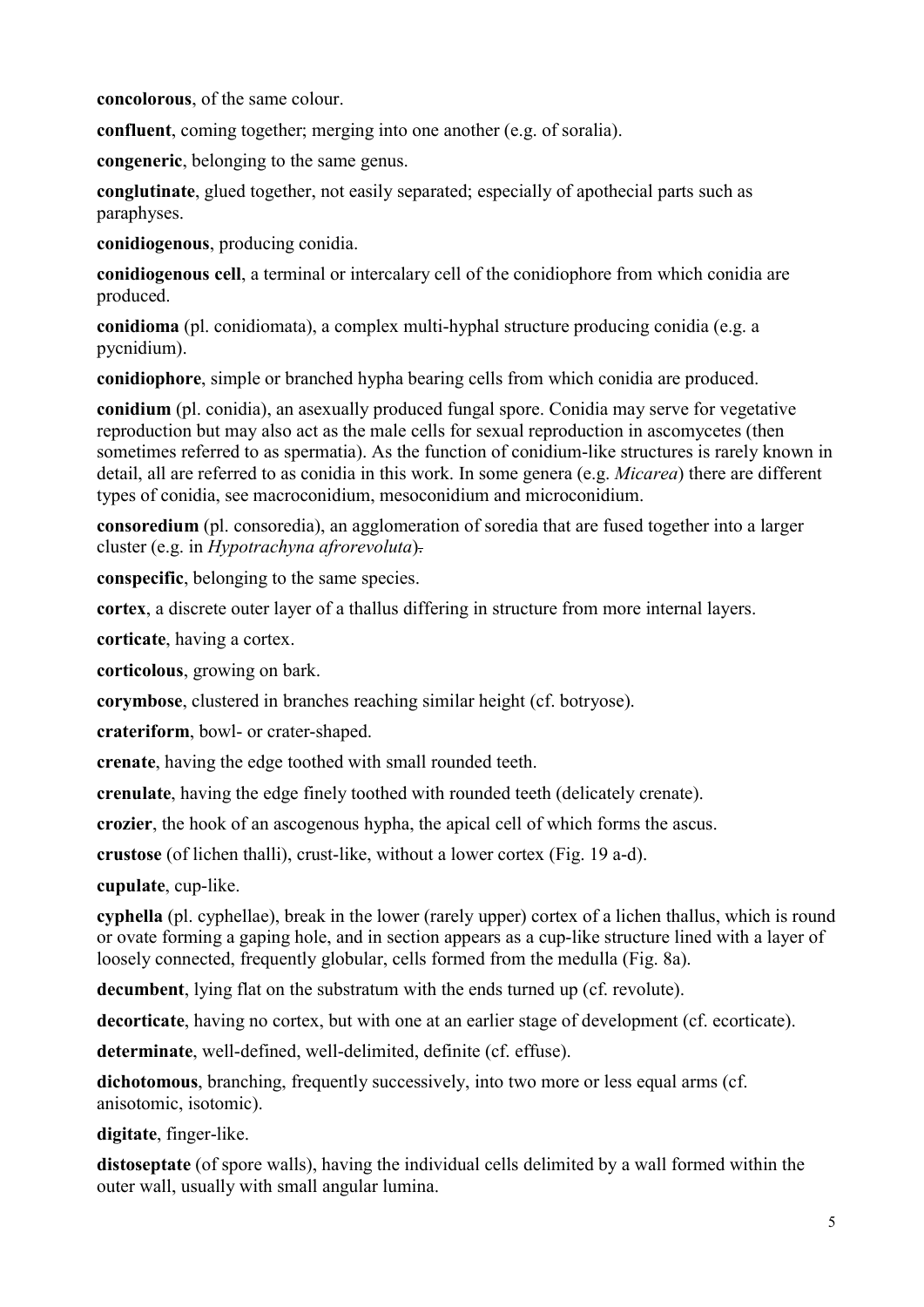doliiform, barrel-shaped.

e-, lacking, without.

ecorticate, without a cortex and never having had one, cf. decorticate.

effigurate, obscurely lobed thallus margin (e.g. the areoles of Trapelia glebulosa).

efflorescent, bursting out of, especially of soredia.

effuse, spreading growth without a distinct margin (cf. determinate).

endophloeodal, immersed (at least initially) in bark (cf. epiphloeodal).

endolithic, growing within the rock (cf. epilithic).

endospore, the inner wall of a spore.

endoxylic, within lignin.

enteroblastic, conidia in the formation of which the existing inner, or neither, wall layer of the conidiogenous cell is directly involved; formed from the inside (cf. holoblastic).

entire, not torn; continuous; complete.

epicortex, a thin homogeneous polysaccharide-like layer over the surface of the cellular cortex (in Parmelia s. lat.), which may have regular pores when viewed by scanning electron microscopy.

epihymenium, technically a thin layer of interwoven hyphae on the surface of the hymenium. This term has often been used as a synonym of the epithecium but other lichenologists insist on the more precise definition. Epithecium is the preferred term in this work for the layer (often pigmented or crystalline) above the asci.

epilithic, growing on rocks, superficial (cf. endolithic).

epinecral, a layer of dead, collapsed hyphae and algal cells over the cortex, with an amorphous appearance in microscope sections, and in which the cell lumina do not stain.

epiphloeodal, on bark (cf. endophloeodal).

epipsamma, granular, oily or crystalline material interspersed between the tips of paraphyses; the granules or crystals present in the epithecium; either pigmented or not.

epispore, the fundamental and often outer wall of a spore which determines its shape (cf. perispore). When the epispore is ornamented (e.g. in Bilimbia) it has sometimes been referred to as its perispore. The elucidation of spore wall layers relies on electron microscopy and the layers may vary considerably between different groups. For practical identification purposes, the simple term 'spore wall' is effective. In this work, the term epispore is generally used when referring to a distinct layer of the wall itself that is visible using light microscopy.

epithecium, upper part of the hymenium above the asci, consisting of the apices of the paraphyses embedded in a gelatinous substance which is often coloured and frequently inspersed with diffuse pigments, crystals, or granules.

erumpent, bursting through the surface (Fig. 18g).

evanescent, short-lived.

eu-, a prefix used to indicate: thoroughly, completely.

eutrophicated, nutrient enriched.

excavate, hollowed out (Fig. 18h).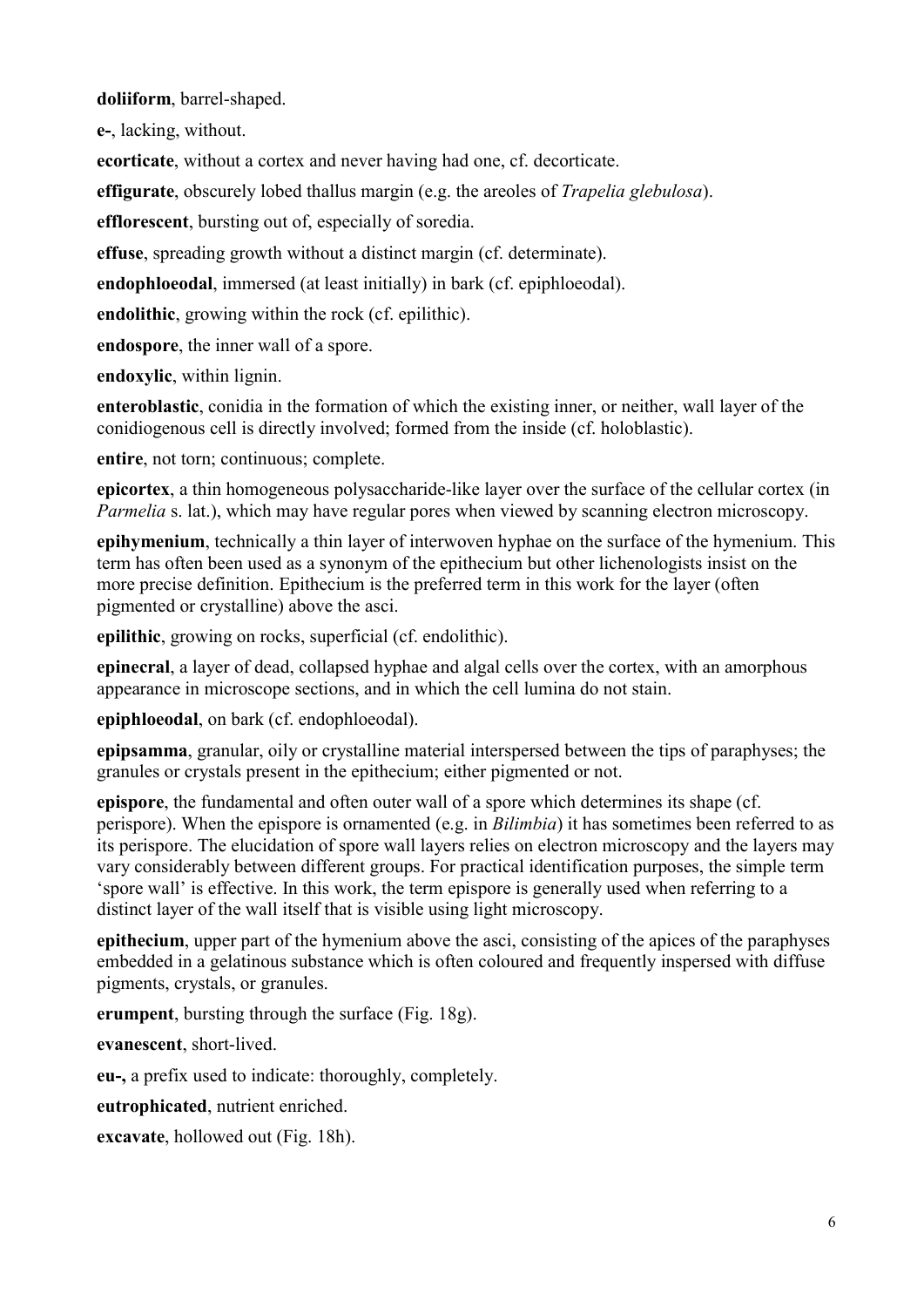exciple, tissue forming the margins or walls of an ascoma, synonym: excipulum (Figs. 5, 15, 16). Lichenologists often distinguish between a proper (or true) exciple, formed only by the fungus, and a thalline exciple, containing also the photobiont.

falcate, curved like the blade of a scythe or sickle (Fig. 3o).

farinose, very finely granular, like flour.

fascicle, a little group or bundle.

fenestrate, having windows or openings.

fibril (of *Usnea*), a short simple branch, perpendicular to the main branches.

filamentous (of lichen thalli), comprising very narrow filaments, branched or not, the shape of which is largely determined by the shape of the photobiont colony (Figs. 20a, 31).

fimbriate, delicately toothed or fringed.

fissitunicate, ascus discharge involving the separation of wall layers (as in Fig. 10b-d,f).

flexuous (flexuose), wavy.

foliicolous, growing on living leaves of vascular plants.

foliole, a small leaf-like structure that grows out of the surface of a foliose lichen (cf. schizidium).

foliose (of lichen thalli), with a leaf-like growth form; that is, comprising one or more relatively broad, flattened lobes, which are not tightly attached to the substratum (though they may be closely appressed). Typically, there is an upper and lower cortex. Some lichens (e.g. Evernia prunastri) have rather narrow lobes which tend to develop into three dimensions, but these are interpreted as foliose as the photobiont is found only below the upper surface (cf. Ramalina farinacea which has branches with the photobiont on all surfaces and is fruticose in growth form).

foveolate, of a pitted or dimpled surface.

fruticose (of lichen thalli), with a growth-form which is strongly developed in three dimensions, thus appearing shrubby, beard-like or worm-like; the photobiont is typically found on all sides of the branches (cf. some rather shrubby foliose lichens which have the photobiont restricted to an upper side).

furcate, forked.

fusiform, spindle-like; narrowing at both ends (Fig. 3f).

fuzzy coat (of asci), outermost layer of ascus wall, often staining I/KI+ blue (Fig. 2a).

gelatinous sheath (of an ascospore), synonymous with halo; a useful neutral term for a gelatinous, transparent, outer coat which does not imply any precise developmental structure.

glabrous, smooth, without hairs or tomentum.

globose, spherical or almost so (Fig. 3a).

goniocyst, a group of algal cells surrounded by short-celled hyphae forming a minute vegetative granule. True goniocysts are considered to be derived from the division of a single original cell, and they do not form in soralia, though each individual goniocyst may closely resemble a soredium (Fig. 6h) (cf. soredium).

guttule, small oil-like (highly refractive) inclusion within a spore.

guttulate (of spores), with one or more guttules.

gyrose, circularly folded or brain-like (Fig. 4d).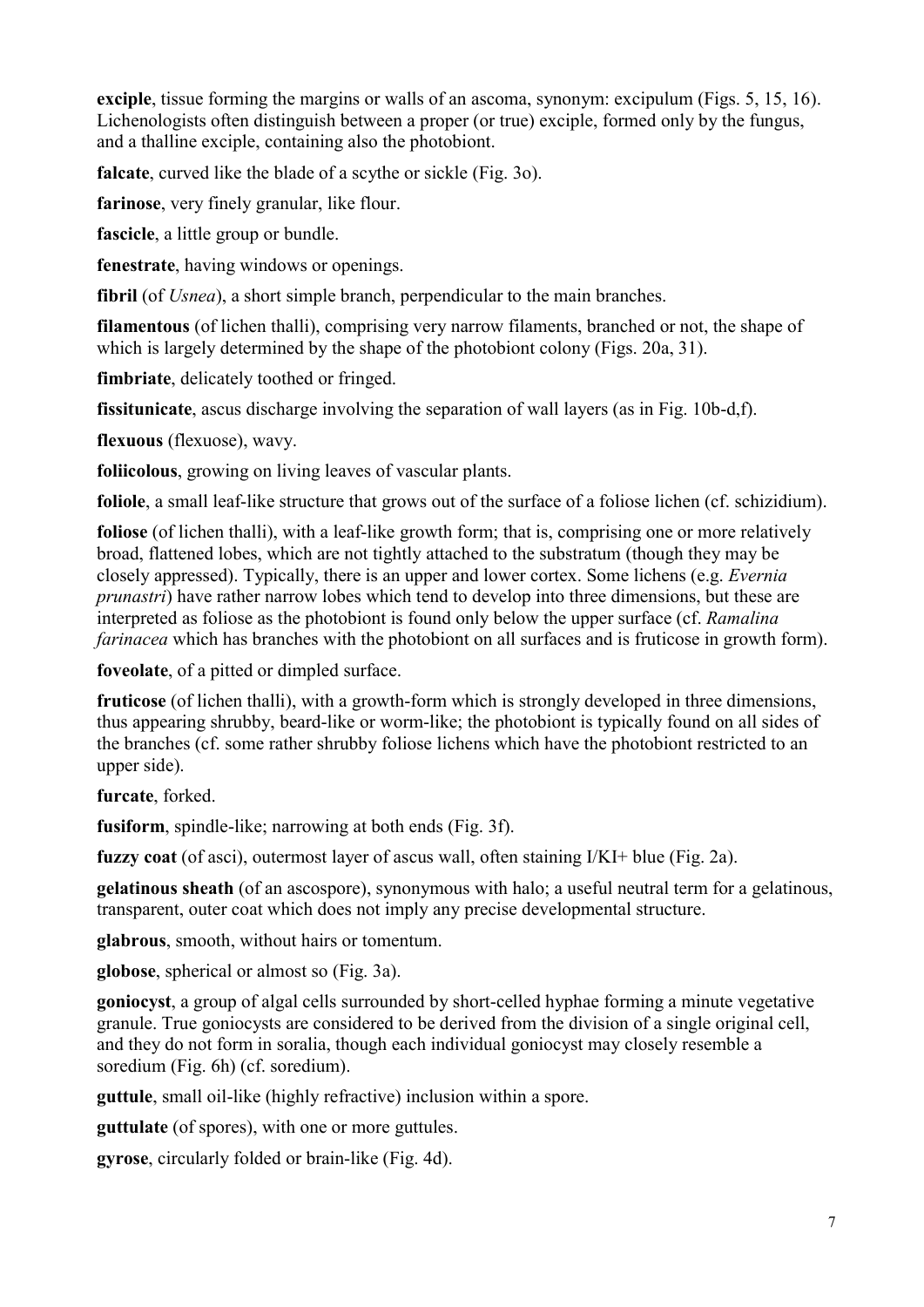halo (of an ascospore), a thick (sometimes irregular), gelatinous, transparent, outer coat. The term gelatinous sheath is a widely used synonym in studies of non-lichenized fungi and may also be found in lichenological literature.

halonate (of an ascospore), possessing a halo.

hamathecium, a neutral term for all kinds of hyphae or other tissues between asci (Fig. 13). Sometimes referred to as interascal tissue.

hapter, mass of highly adhesive hyphae which forms an attachment disc covering extensive or distinctly restricted areas of the thallus.

haustorium, a specialised hyphal branch for absorption of nutrients from a host cell. Lichenized fungi often interact with their photobiont by means of haustoria, which may penetrate the algal cell wall.

hepaticolous, growing on liverworts.

heteromerous, with distinct layers (opposite homoiomerous).

holdfast, a part of a thallus adapted for attachment (Fig. 14d).

holoblastic, conidia in the formation of which the existing wall layer of the conidiogenous cell is directly involved; formed from the whole (cf. enteroblastic).

homoiomerous, not layered; synonym: homeomerous (opposite heteromerous).

hormocyst, a vegetative propagule produced in a special hormocystangium comprising a few cyanobiont cells in chains within a gelatinous sheath (Figs. 6i, 36b). Note that a hormocyst (now often referred to as a hormocyte) as used in cyanobacteriology means a resting propagule which is a piece of filament including sheath layers. The traditional lichenological usage of the term hormocyst refers to a hormogonium, which is a bit of trichome released as a propagule.

hormocystangium, delimited structure producing hormocysts (Fig. 36a).

hyaline,  $\pm$  transparent, frequently used in the sense of colourless. In this edition the use of simple descriptive words is preferred.

hymenium (of ascomata and basidiomata), the spore-bearing layer of a fruit-body (Fig. 5). The height of the hymenium is sometimes an important character and is measured from the roots of the asci to the top of the epithecium. Some descriptions state how 'tall' the hymenium is, and some other authors refer to its 'thickness'. In all cases it is the height that should be measured.

hypha (pl. hyphae), an elongate, usually cylindrical multicellular fungal filament.

hyphophore, erect, stalked, asexual sporophore.

hyphomycete, Conidial fungi in which the spores are not produced within an enclosed fruiting body.

hypophloeodal, immersed in bark.

hypothallus, a layer of spongy, fungal tissue without photobiont cells on the underside of the thallus of certain macrolichens. Also used in crustose lichens to describe the basal, non-lichenized hyphae upon which the thallus develops. Not to be confused with the melanized lines separating colonies/thalli that abut on one another (sometimes referred to as zone lines.)

hypothecium, the tissue below the hymenium and generative layer (Fig. 5).

imbricate, overlapping.

immarginate, without a definite margin, indeterminate, effuse.

innate, (of apothecia) immersed, for instance in the thallus.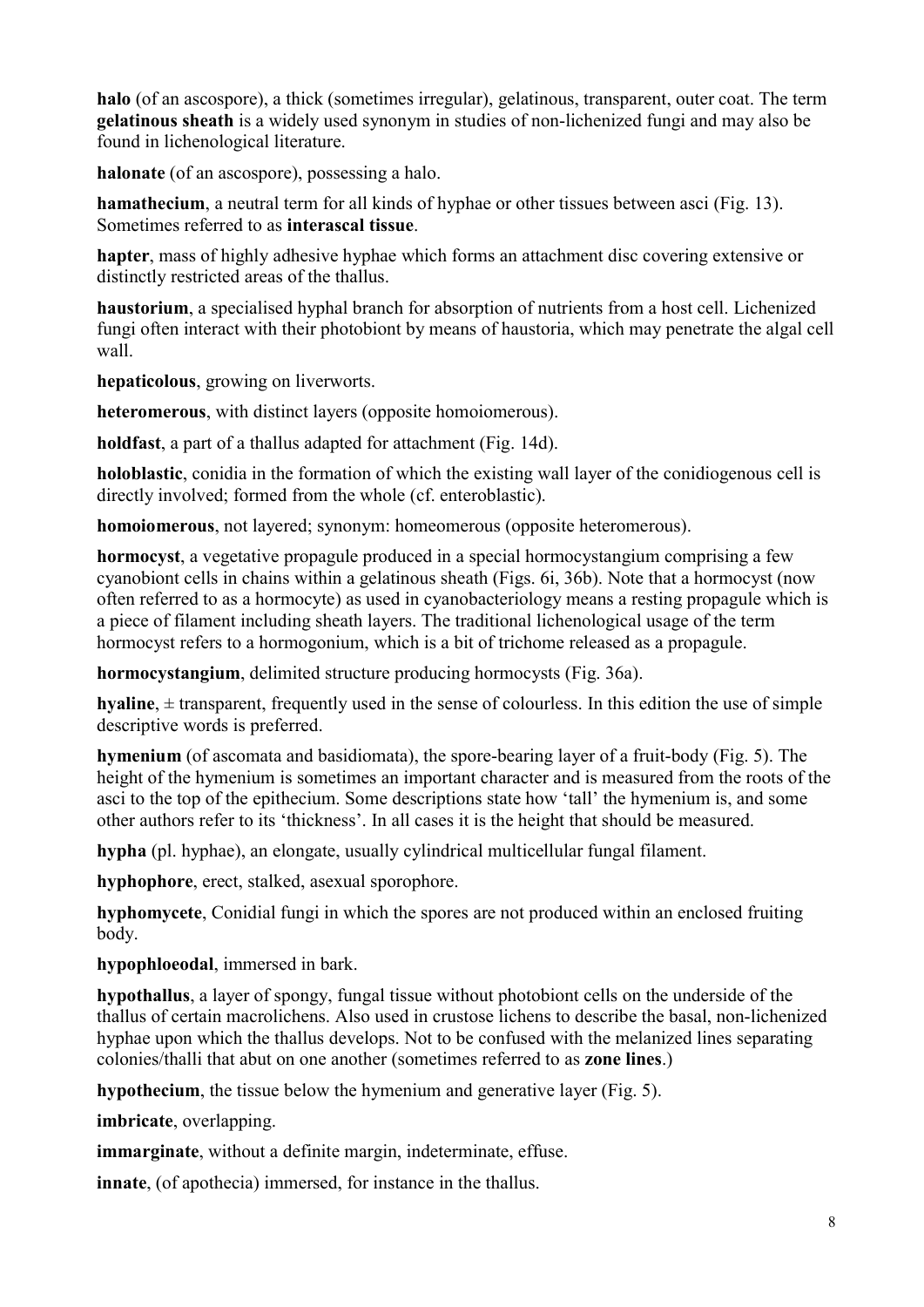intercalary, lateral production of conidia.

interthecial, interascal, between the asci.

involucrellum, tissue, usually pigmented, forming the outer part of a perithecium, distinct from and surrounding the exciple (the term clypeus is sometimes used more or less synonymously, although that term often implies that host tissue is incorporated into it). The involucrellum appears to be formed as a result of different developmental pathways in differerent taxa: in some species it develops from part of the ascoma primordium, but in others it develops by darkening of thallus cells adjacent to the ascoma. An involucrellum is usually regarded as present when it can be distinguished as a separate structure from the exciple. When the exciple itself is darkly pigmented this is not regarded as an involucrellum. (Figs. 15, 16). [lifted from Alan's pyrenocarp handbook]

involute, with margins rolled in.

isidiose, having the appearance of isidia (cf. isidium).

isidiomorph, a secondary development in soralia where the individual or groups of soredia develop  $a \pm$  complete cortex. They are easily detached and usually remain decorticate at their point of attachment. This is an important concept in Usnea.

isidium (pl. isidia), a structure developed by outgrowth of the cortex and containing photobiont cells. Isidia may be cylindrical, clavate, scale-like, coralloid, simple, or branched. A true isidium is always corticate, as opposed to a soredium. Isidia are considered mainly to be structures for vegetative reproduction (Fig. 6d).

isotomic, dividing in regular dichotomies into equal branches (Fig. 24b).

lacerate, with irregularly cut or torn margins.

lacuna (pl. lacunae), a depression or pit.

lacunose, with lacunae.

lageniform, swollen at the base, narrowed at the top.

lamina, the thin, flat, spread-out, main part of the thallus in foliose lichens.

laminal, located on the upper surface of the thallus. Cf. marginal.

lecanorine (of apothecia), with a thalline exciple containing photobiont cells. In most cases the colour of the margin is distinct from that of the disc (Figs. 4, 5).

lecideine (of apothecia), without a thalline exciple; having a margin exclusively consisting of fungal tissue. (Figs. 4, 5).

lenticular (of the lumina of spores), having the form of a double convex lens (Fig. 3l).

leprose, (of thallus) composed entirely of a powdery or granular mass of soredia-like granules from the earliest stages of development. Some experience is needed to distinguish truly leprose thalli from crustose thalli with abundant, diffuse soredia, but the latter will usually show some corticate, non-powdery areas, at least near the growing margin.

leptoconidium, a conidium that is filiform, often curved and narrow (up to  $1 \mu m$  wide) and nonseptate; used for some genera (e.g. *Lecanora*) where two or more conidium types are involved.

lichenicolous, growing on lichens.

lichenized, (of fungi) growing in symbiosis with a photobiont.

lignicolous, growing on wood.

lignum, woody tissue, generally used by lichenologists to mean decorticated trunks, branches and timber. In this edition 'wood' is used preferentially as a synonym of lignum.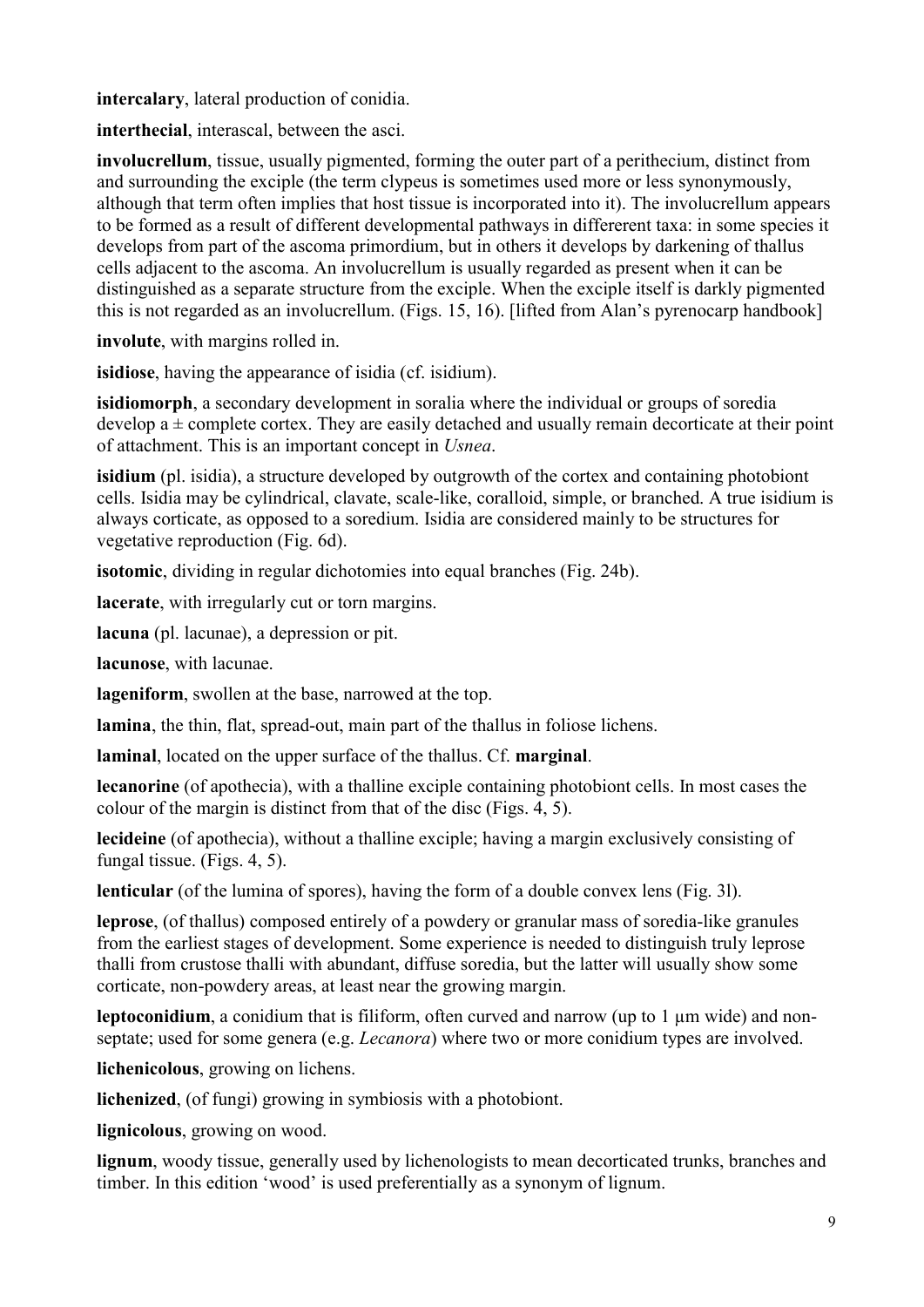ligulate, strap-like.

lirella (pl. lirellae), a long, narrow apothecium; the hymenium may be easily visible or be reduced to a narrow slit. Sometimes curved, branched or contorted. (Fig. 4e).

littoral, the area of the seashore that is regularly submerged by the tide, and is dominated by barnacles, marine algae, etc.

lobate, lobed.

lobule, a small, often scale-like lobe growing from a foliose thallus either along its margin or from the surface, generally of the same colour and character of the parent thallus.

lobulate, possessing lobules.

locule, cavity, especially in a stroma or perithecium.

lowland, occurring in lowland regions. A useful term which is, however, difficult to define exactly and not determined by absolute altitude. As examples, the Cotswolds and Chiltern Hills are considered lowland while the Pennines are upland.

lumen (pl. lumina), central cavity of a cell or other structure.

macroconidium, the largest conidium of a lichen that has more than one type of conidium.

macronematous (of conidiophores), hyphae morphologically different from the vegetative hyphae (cf. micronematous).

maculate, spotted or blotchy.

mammiform, breast-shaped.

marginate, with a well-defined edge.

mazaedium, a dry powdery mass of free ascospores and occasionally sterile elements on the surface of the ascoma.

medulla, the loose layer of hyphae below the cortex and algal layer.

melanized, containing dark brown to black pigments (melanins).

mesoconidium, an intermediate-sized conidium in a lichen genus with three or four conidium types.

Micareoid (of photobionts), green algae with a diameter of 4-7  $\mu$ m, thin-walled, often occurring in pairs (e.g. those of Micarea).

microconidium, the smallest conidium in a lichen with two or more conidium types.

micronematous (of conidiophores), hyphae similar to vegetative hyphae (cf. macronematous). moniliform, in bead-like chains.

Mitosporic fungi, (Fungi Imperfecti, asexual fungi), a rather obsolete term for an artificial assemblage comprising the residue of conidial fungi which have not been correlated with any meiotic (sexual) states. Conidial fungi which have been correlated with sexual states (teleomorphs) in the ascomycetes and basidiomycetes can be termed anamorphs.

monoblastic, producing a conidium from only one area of the conidiogenous cell.

monophyllous, referring to a foliose thallus formed of a single lobe (e.g. Dermatocarpon meiophyllizum)

montane, restricted in occurrence above the natural (potential) tree-line (c. 750m). Not used to mean 'in a montane area' which could be at a much lower altitude.

morph, a particular shape or form.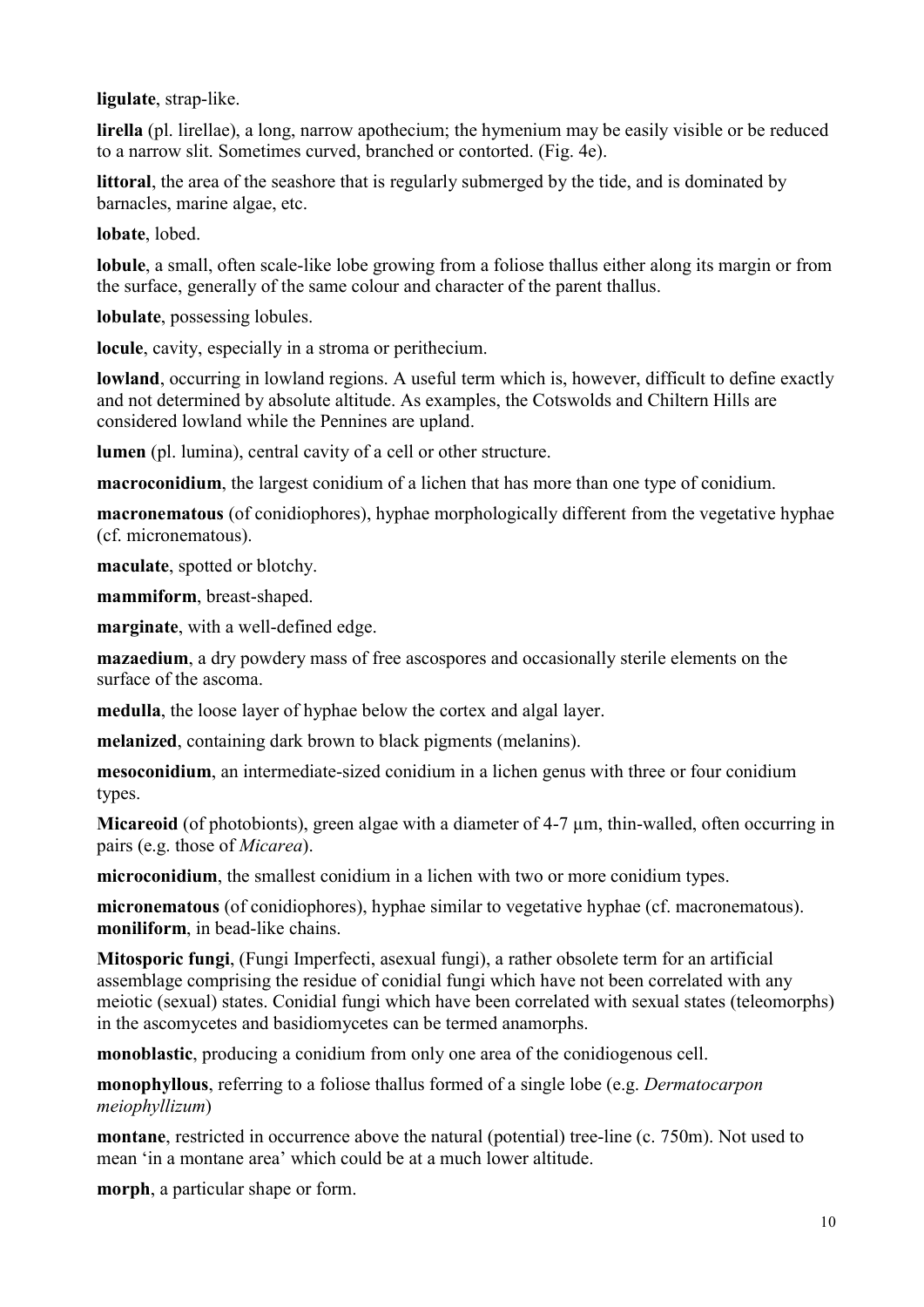morphotype, a group of morphologically differentiated (similar) individuals of a species of unknown or no taxonomic significance.

mucronate, ending in a short, sharp point.

muriform (of spores), divided by both transverse, and longitudinal or oblique cross walls, derived from the approximate similarity of appearance to that of a brick wall.

muscicolous, growing on or over mosses.

necral, of dead tissue, giving a white, granular appearance.

nitid, smooth and clear, lustrous.

ob-, inversely.

ocular chamber, the finger-like protrusion of the inner part of a bitunicate ascus into the inner wall; synonym: apical beak (Fig. 2e).

-oid, resembling, like.

ostiole, the pore-like opening of a perithecioid ascoma or pycnidial conidioma.

**palisade**, a tissue comprising hyphae tightly packed together  $\pm$  perpendicular to the surface.

palmate, hand-shaped, radiately lobed or divided.

papilla (pl. papillae), small, wart-like protuberance (see Coppins & Bennell 1979).

paraphysis (pl. paraphyses), a slender, branched or unbranched hypha growing upward and basally attached in an ascoma (cf. pseudoparaphysis) (Figs. 12, 13b).

paraphysoid, interascal or pre-ascal tissue stretching and coming to resemble pseudoparaphyses; very often remotely septate, anastomosing and very narrow (Fig. 13c).

paraplectenchyma, tissue consisting of more or less isodiametric cells, which may be rounded or angular; synonym: pseudoparenchyma.

parasitic, (of lichenicolous fungi and some lichens) used here in a broad sense, growing in or upon and gaining nutrition from a different (usually lichenized) fungus, often pathogenic to the host; synonym: pseudoparenchyma.

parasymbiotic, a secondary symbiont.

pectinate, like the teeth of a comb.

peltate, plate-like with a stalk from the centre of the lower surface.

periclinal, curved in the direction of, or parallel to, something else, e.g. to the surface or the circumference of a structure.

periphysis (pl. periphyses), upward-pointing hypha inside the ostiole of a perithecium.

periphysoid, short, interascal filament growing down from the top of a perithecium, peritheciumlike apothecium (e.g. in Ramonia) or pycnidium (Fig. 13e).

perispore, a colourless, often gelatinous layer enveloping a spore outside the main spore wall (see also epispore, gelatinous sheath and halo).

perithecium, a subglobose or flask-like ascoma in which the hymenium is not exposed. As it is usually used now, the term perithecium is purely descriptive of the shape and does not imply any particular mode of development. Despite this, it is possible to see in the literature phrases like 'ascomata apothecia, but perithecia-like'. In some of these cases the taxon in question has ascomata which open by a narrow pore, whereas its close relatives have ascomata which are similar in structure but have at least a narrow disc. Thus, the perithecioid ascomata in these taxa can be seen as an extreme development of 'apothecia'. In other cases, although the ascoma appears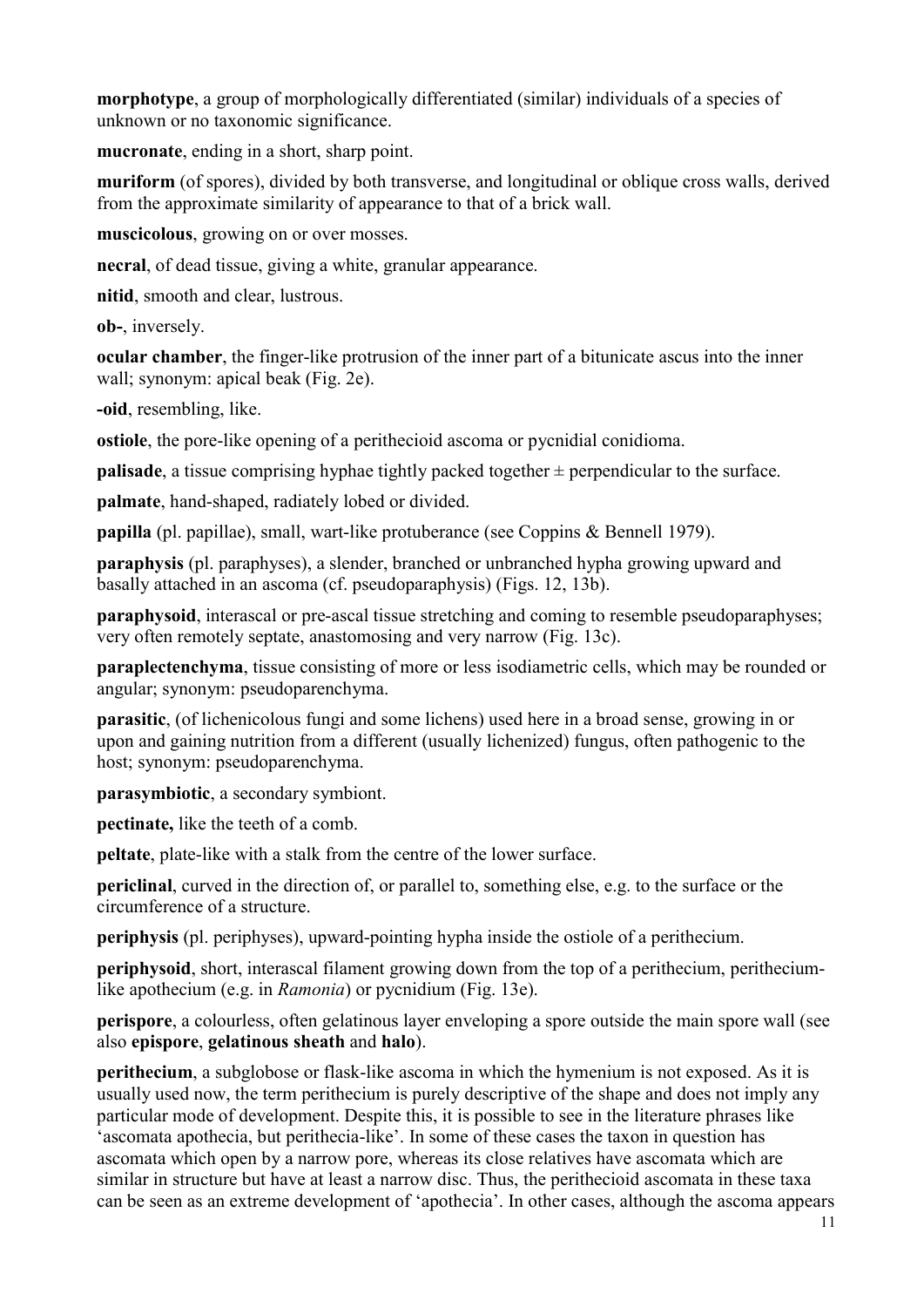to open by a narrow pore in dry material, when the ascoma is wet the pore may gape open to some extent so that the hymenium is more or less exposed, and the ascoma is functionally an apothecium. (Figs. 15, 16).

photobiont, a photosynthetic symbiont which may be either a green alga or a cyanobacterium (blue-green alga) (Fig. 17).

phialidic, conidiogenous hypha from the tip of which conidia are continuously generated.

phyllidium, a dorsiventral leaf-like growth constricted at the point of attachment, serving for the vegetative reproduction of the lichen. Phyllidia are sometimes difficult to distinguish from flattened isidia (Fig. 6f). [not used in any accounts?]

phyllocladia, squamule-like structures occurring in Stereocaulon.

placodioid, crustose thalli with radiating, lobed margins (Fig. 19d).

plectenchyma, tissue formed by fused, often twisted and intertwined, hyphae. Derived from the Greek for 'woven tissue' because some types of plectenchyma consist of hyphae twisted together.

plicate, folded into pleats.

pleurogenous (of conidia), formed on the side of conidiophores from intercalary conidiogenous cells.

podetium (pl. podetia), morphologically, the lichenized stem-like portion of an apothecium; in Cladonia, when present, it comprises the upright, fruticose part of the thallus, although apothecia are frequently not developed. By definition the podetium is formed of the tissues that correspond to the apothecial stalk, so superfically similar structures in other genera are referred to as pseudopodetia. In Thamnolia vermicularis, the cylindrical thallus units are not considered to be podetia since they are not associated with tissue that has the potential to develop into apothecia.

polarilocular (of ascospores), two-celled, the septum often thick, the cells being connected by a narrow canal (Fig. 26b-f).

polyblastic (of conidiogenous cell), producing conidia at several points on the cell surface.

polyphyllous, multi-lobed.

polysporous (of asci), containing many (more than 8) ascospores.

poriform, pore-like.

primary (of thallus parts), some fruticose lichens (e.g. Baeomyces, Cladonia, Stereocaulon) have two types of thallus, the primary one (crustose or squamulose) giving rise to the fruticose structures (podetia or pseudopodetia). A stricter interpretation of primary thallus parts (not adopted here) has to do with their ontogeny, non-primary structures (e.g. podetia) developing from the generative tissue of apothecia (a character which may be difficult to ascertain).

proliferating (of podetia), with new growth occurring at the centre or margin of a scyphus, potentially giving rise to a new tier of scyphi.

prosoplectenchyma, a tissue composed of loosely or tightly intertwined cells with elongated lumina.

prothallus, initial structure of hyphae without algae from which a lichenized thallus develops, and often visible along the edge of the thallus or areoles. [or]

prothallus (of crustose lichens), marginal zone from which a lichenized thallus develops, composed only of fungal hyphae, normally with a different colour and texture from the thallus itself. Conspicuous prothalli are seen in e.g. Lecanora campestris and Placynthium nigrum. (The dark lines formed at the junction where adjacent thalli abut are often not true prothalli. Instead they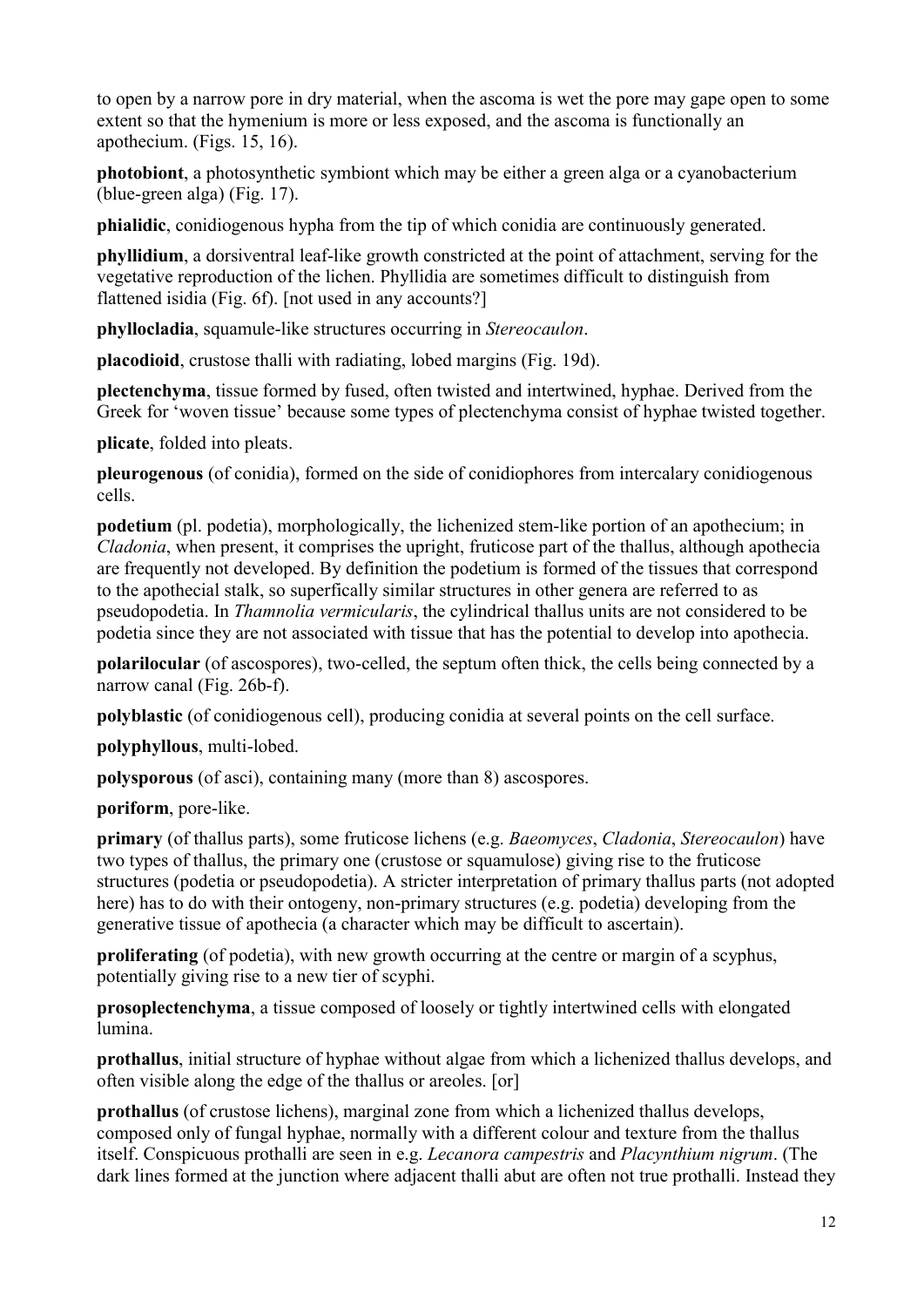may consist of a barrier of substances and tissue stimulated by the antagonism between competing individuals.) Cf. also hypothallus, a spongy basal layer with no colonising function.

pruina (adj. pruinose), having a white or coloured frosting or a bloom (like a plum); this may have various causes, for instance a layer of crystals on the surface, or dead, air-filled cells overlying darker tissues.

pseudo-, false, spurious, looking like.

pseudocyphella (pl. pseudocyphellae), dot-like to fusiform or irregular pale areas of the thallus where the medulla is exposed at the surface (and not surrounded by specialized cells). They may be linear-elongate (e.g. in Parmelia sulcata), reticulate (e.g. in Parmotrema reticulatum), punctiform (e.g. in Punctelia subrudecta) (Fig. 8b).

pseudoisidium, an outgrowth from the surface of a lichen thallus resembling an isidium but lacking algae.

pseudoparaphysis (pl. pseudoparaphyses), hyphae originating above the level of the asci and growing downwards between the developing asci, finally becoming attached to the base of the cavity and then often free in the upper part; often regularly septate, branched, and anastomosing (cf. paraphysis) (Fig. 13d).

pseudoparenchyma (-tous), a tissue formed from tightly compacted, globose or angular cells synonym: paraplectenchyma.

pseudopodetium (of Stereocaulon, Leprocaulon, Dibaeis, Baeomyces and Pilophorus), a solid, upright stalk derived from the thallus, erect or ascending, rarely dorsiventral, generally simple but branched in some genera. A strict interpretation of the difference between podetia and pseudopodetia has to do with their ontogeny (see primary).

pseudoseptum, a protoplasmic or vacuolar membrane looking like a septum (cf. distoseptate), or a narrow section of cytoplasm between two juxtaposed guttules or oil droplets making a spore appear septate.

pubescent, having soft, short hairs (cf. tomentose).

pulverulent, powdery.

pulvinate, cushion-shaped.

puncta (pl. punctae), small spot or pit.

punctate, with small spots or pits.

pustule, a blister-like swelling of the thallus; a blister-like precursor to an erumpent soralium or spore-mass. The thallus surface of *Lasallia pustulata* is pustulate, as are the soralia of Hypotrachyna afrorevoluta.

pustular, having, or arising from, pustules.

pycnidium (pl. pycnidia, adj. pycnidial), a structure (frequently flask-shaped) in which conidia are produced. They resemble perithecia in having an ostiole, which is typically minute but is gaping in some species. They are mostly, but not always, dark-coloured, often immersed in the thallus, appearing as tiny dots. Sometimes, however, they become prominent, and they may be white or variously coloured.

pycnoascocarp, ascoma arising from a pycnidium.

pyrenocarp, a perithecium. Used colloquially as a term for any fungus with a perithecium-like ascoma.

pyrenocarpous, possessing perithecia.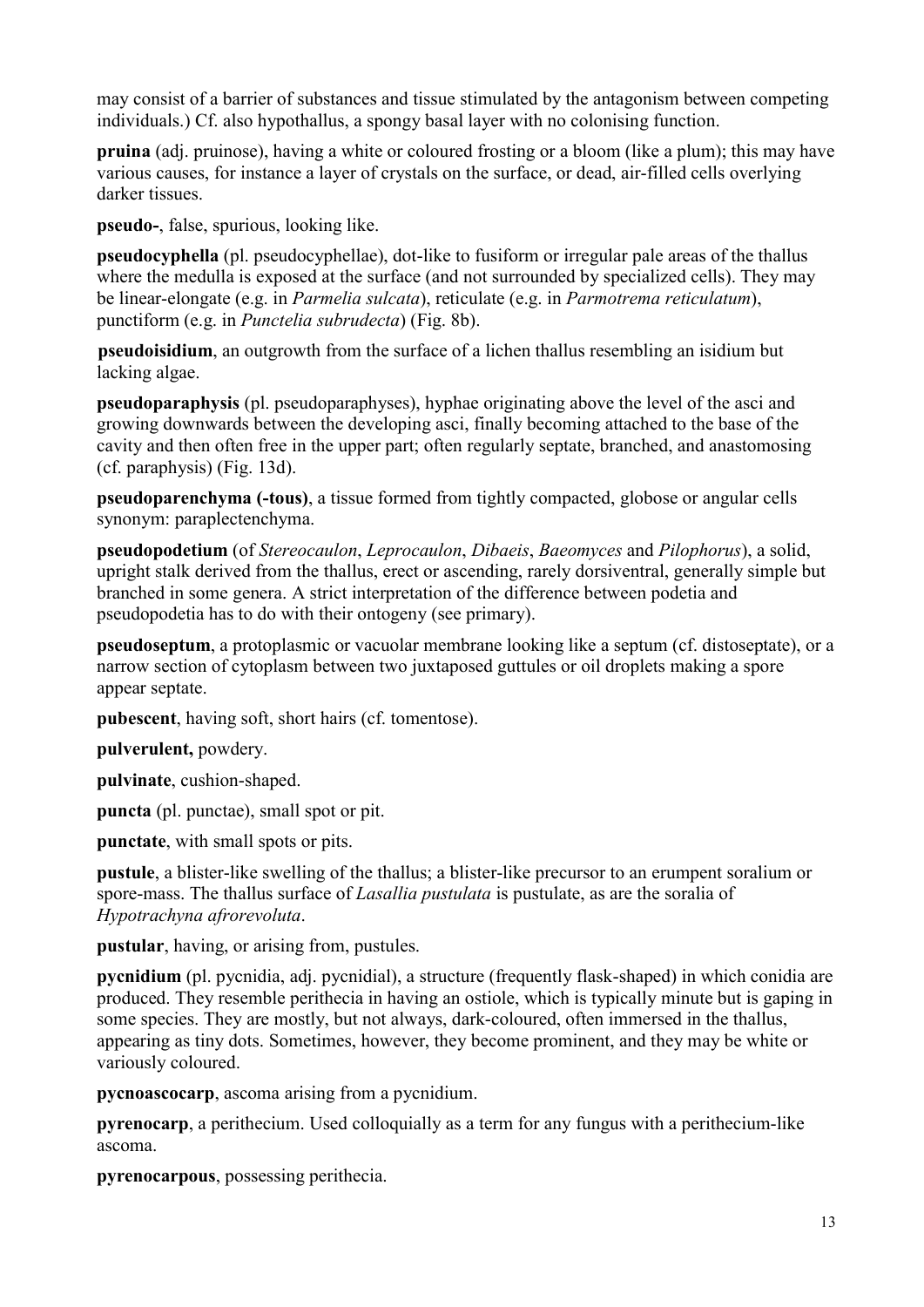pyriform, pear-shaped (Fig. 3r).

reniform, kidney-like (Fig. 3p).

reticulate, like a net, netted.

refracted, bent or curved back.

refractive, used for apical structures within asci that are glassy in appearance and do not stain with iodine.

revolute, lying flat on the substratum with margin turned down (cf. decumbent).

rhizine, a root-like hair or thread, consisting of a bundle of hyphae, acting as an attachment organ, e.g. in Peltigera (Figs. 14b,c, 44).

rhizinomorph, rhizine-like structure which does not function as an attachment organ. Typically found on the lower surface of umbilicate lichens (e.g. Umbilicaria).

rhizohypha (pl. rhizohyphae), a single hypha arising on the lower thallus surface for attachment (e.g. Endocarpon). Rhizohyphae should not be confused with rhizines, which originate from the lower cortex, and are stouter, being composed of bundles of hyphae.

rimose, irregularly cracked in all directions, the cracks originating within the established thallus.

rimose-areolate, with small islands of thallus formed by cracking of the thallus. Cf. areole.

rugose, roughened.

saccate, sac-like.

saprobe (adj. saprobic) an organism obtaining nutrients from non-living organic matter.

saxicolous, growing on rock.

scabrid, synonym: scabrose, having a minutely roughened surface, as if covered with tiny scabs or scurf, generally caused by an accumulation of dead cortical material (e.g. Peltigera scabrosa).

schizidium, a propagule formed by upper layers of a lichen thallus splitting off as scale-like segments from the main lobes. They have the same function as isidia and phyllidia, but they are corticate only above (cf. foliole) (Fig. 6g).

scleroplectenchyma, a tissue in which the hyphae are often twisted and fused together, composed of very thick-walled conglutinate cells.

scyphus, a portion of the podetium which is widened, and concave above, thus goblet-like when well developed, found in some Cladonia species.

septum, cell wall forming a partition.

sessile, not immersed, sitting directly on the surface, without any sort of stalk.

sigmoid, curved like the letter S (Fig. 3n).

simple (of spores), without septa.

sinuate, having rounded angles; having a wavy or sinuous margin.

soleiform, shaped like the sole of a shoe (of spores & conidia).

soralium (pl. soralia), a structure or region of a thallus bearing soredia (Fig. 18).

sorediose, having the appearance of soredia (cf. soredium).

soredium (pl. soredia), a vegetative propagule produced in a soralium, generally derived from the medulla, and lacking a cortex. Each soredium consists of a cluster of photobiont cells and hyphae. They produce powdery or granular masses (Fig. 6j-l) (cf. blastidium, goniocyst).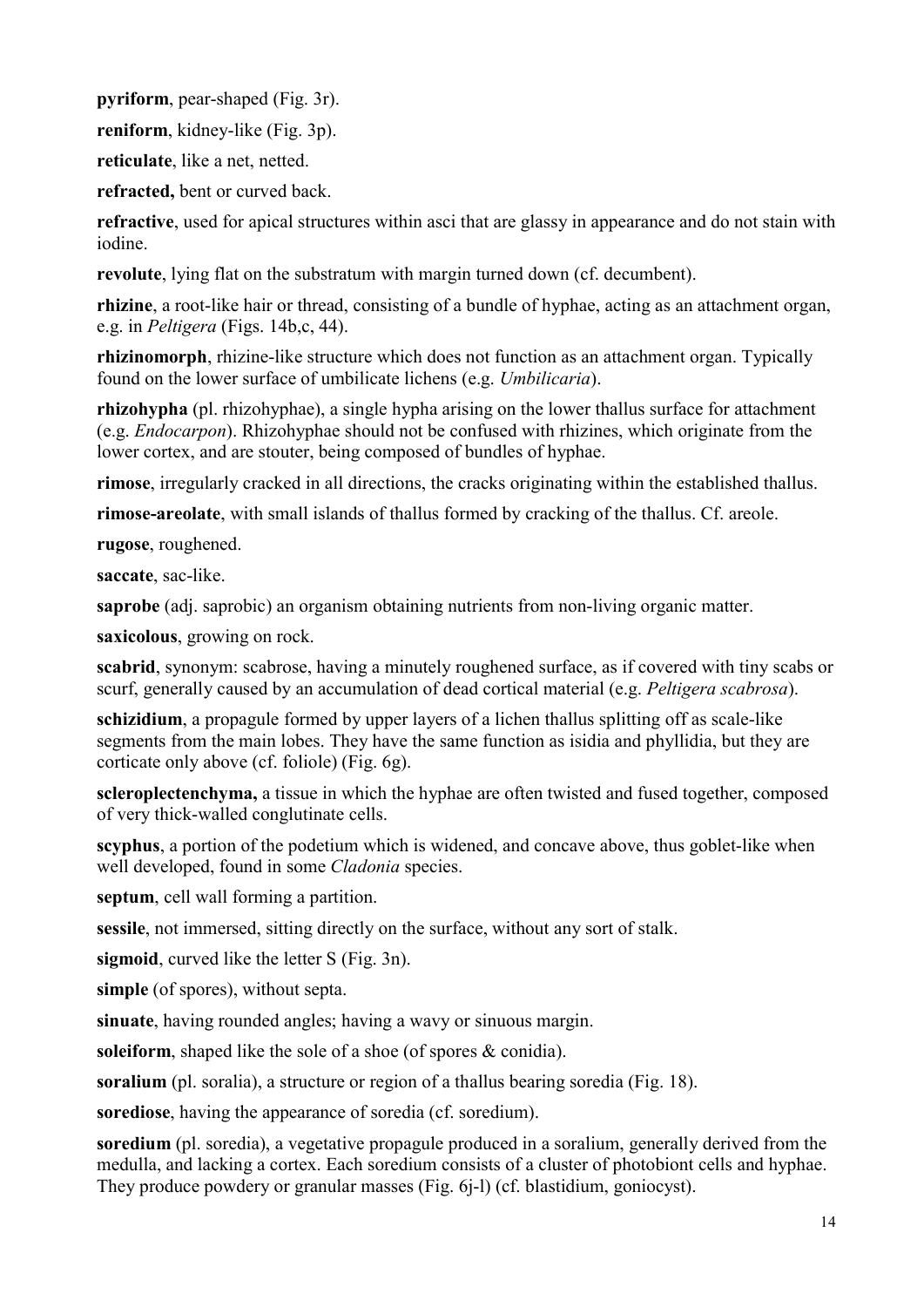spathulate, spoon-like (Fig. 3v).

spinule, a small spine; in *Usnea*, a small cylindrical outgrowth whose central axis does not connect with the axis of the parent branch.

spinule, a small spine constricted at the base (Fig. 6c).

sporodochium (pl. sporodochia), a cushion-like group of conidiophores and associated conidia.

squamule, a small, scale-like lobe attached only at its edge or centrally. The term is also sometimes used for convex areoles in e.g. Toninia.

squamulose, (of lichen thalli) with a scale-like growth form, composed of one or more squamules; this represents a smaller, less-developed growth form than foliose thalli, but it is scarcely possible to distinguish the two precisely.

squarrose (of rhizines), bottle brush-like, with groups of divergent hyphae.

stellate, star-like, with radiating branches.

stipe, stalk of an ascoma or basidioma.

stipitate (of apothecia), possessing a stalk (e.g. the apothecia of Baeomyces).

striate, marked with more-or-less parallel delicate lines, grooves, or ridges.

stroma (pl. stromata), a thick compact wad of hyphae, frequently black, hard and carbonaceous, often covering or supporting a group of ascomata.

sub-, under, below; frequently in the sense of approximating to the condition qualified.

submuriform (of spores), weakly muriform, with only a few longitudinal septa which may not extend the whole length of the spore.

subulate, slender and tapering to a point; awl shaped (Fig 3x).

sulcate, furrowed.

supralittoral zone, the area of the seashore that is never submerged but is splashed or experiences wind-borne seawater spray (cf. littoral).

symbiont, one of two or several partners living together.

sympodial, branching where the main axis is composed of many lateral branches, each arising from the one before and not from the original apex.

tartareous, comprising a thick, rough, crumbling crust.

taxon, any rank in a classification scheme (family, genus, species, subspecies etc.).

terete, circular (not angular or ridged) in section.

terricolous, on the ground.

testaceous, having the red-brown or brown-yellow hue of bricks.

tetrachotomous, with four equal branches formed at the same level.

textura angularis, pseudoparenchyma of compact, angular, isodiametric hyphae.

textura intricata, prosoplectenchma of long, thin-walled, generally loose cells.

textura oblita, prosoplectenchyma of long, thick-walled, agglutinated cells.

textura porrecta is used in Thelenella.

thalline exciple, the margin of an apothecium which contains photobiont as well as fungal cells; usually of the same colour and consistency as the thallus (Fig. 4b).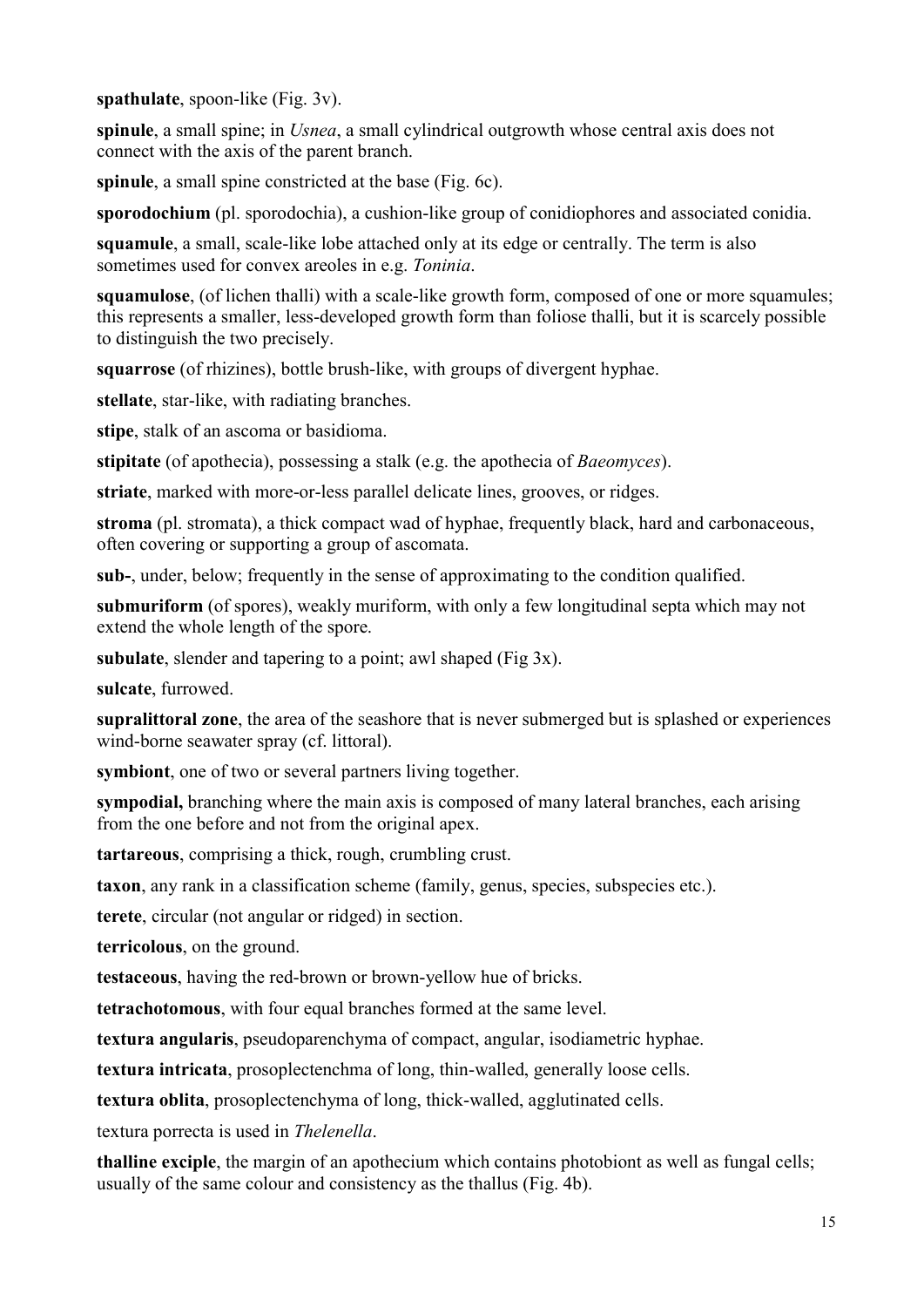thalloconidium (pl. thalloconidia), uni- to multicellular, dark brown to black propagules produced from unspecialized cells (e.g. Umbilicaria), often on the undersurface of the thallus, or prothallus (e.g. Protoparmelia, Sporostatia). They may be confused with soredia, which, however, contain photobiont cells, while thalloconidia are formed only by the mycobiont.

thallus, here used to indicate the vegetative structure of a lichenized fungus, and hence excluding structures such as fruiting bodies. Non-lichenized species may form visible wefts of hyphae, or may alter the colour of the substratum, but by this definition these phenomena are not considered to be thalli. In more general biological usage, the term thallus is given to undifferentiated vegetative tissue in diverse groups which were previously known as thallophytes (including algae, fungi and others).

thecium, synonymous with hymenium, the hyphal layers of an apothecium derived directly from the primordium excluding the outermost layers.

tholus, the thickened inner part of the ascus wall in the ascus apex of fissitunicate asci (Fig. 2b); synonymous with apical dome.

tomentum (-ose), felt-like mat of hyphae; a special case of pubescence in which the soft hairs are matted and usually pressed close to the surface.

torus, a ring of thickened wall around the septum of the spore.

trama, the layer of hyphae in the central part of a lamella of an agaric fungus.

trichotomous, with three branches formed at the same level.

true exciple, an exciple derived from the ascocarp which lacks photobiont cells, usually of a different colour from the thallus (see lecideine) (Fig. 4a).

truncate, ending abruptly, as though with the end cut off.

tubercule, small wart-like protuberance.

turbinate, like a spinning top in form, i.e. like a truncated, inverted cone.

turgid, swollen.

ulcerose, ulcer-like.

umbilicus, the central holdfast occurring in some foliose lichens.

umbo, raised, often sterile, tissue in the centre of apothecia.

umbonate, having an umbo(s).

unciform, shaped like a hook.

undulate, wavy.

uniseriate (of ascospores), in a single row within the ascus.

unitunicate (of asci), with one functional wall layer, the wall layers not splitting apart at discharge; non-fissitunicate.

upland, occurring in upland regions. A useful term which is, however, difficult to define exactly and not determined by absolute altitude. The Cotswolds and Chiltern Hills are considered lowland while the Pennines are upland. It often implies a preference for the cooler, damper conditions of the north and west of Britain.

urceolate, pitcher-like, deeply concave, hollow and contracted at the mouth.

vegetative (of reproduction), non-sexual. In lichens vegetative reproduction can involve both partners of the symbiosis (e.g. in soredia, isidia, blastidia), or the mycobiont only (e.g. in thalloconidia).